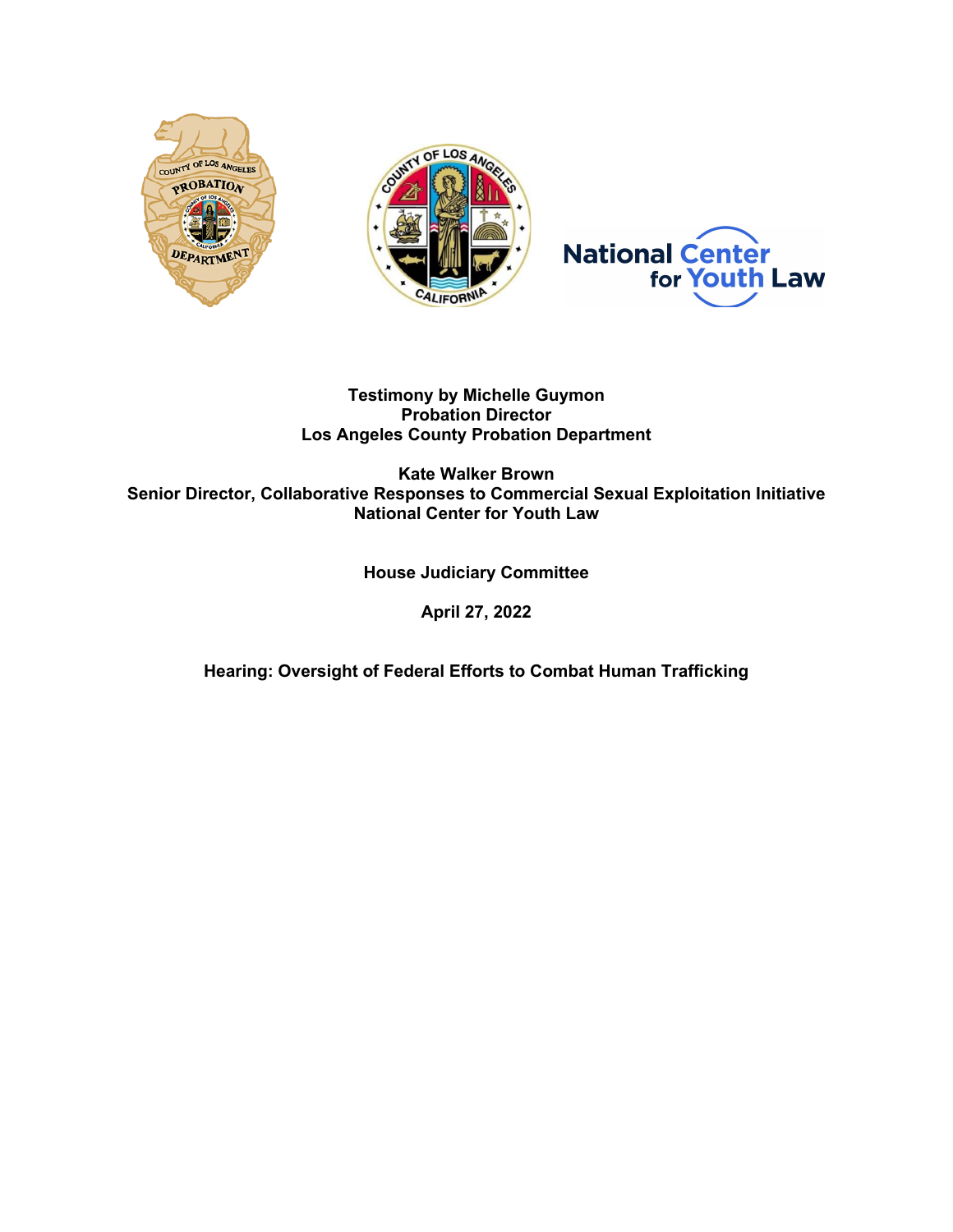Chairman Nadler, Vice Chair Dean, Ranking Member Jordan, and Members of the Judiciary Committee, it's an honor to have been asked to present this written statement.

We provide this statement jointly to provide a snapshot into the intersection of children and youth impacted by sex trafficking, also known as commercial sexual exploitation (CSE), and the juvenile justice system. We will begin with an overview of the legal landscape and data underscoring this intersection, highlight the work that Los Angeles County's Probation Department has spearheaded to address CSE in partnership with the National Center for Youth Law, and end with brief recommendations on how to support young people and their families.

#### **Background**

Los Angeles County is considered a significant hub for the sex trafficking of youth. In an effort to address trafficking and support youth, the Los Angeles County Probation Department (Probation) developed the Child Trafficking Unit (CTU), which I, Michelle Guymon, direct. We began the CTU in January 2012 as a collaborative effort between Probation and the Courts to address the unique needs of this population. Today, we are leading the nation in thinking differently about how we respond to the sex trafficking of children and youth. We've long known that sexual exploitation and sexual abuse are prevalent amongst those that are involved in the juvenile justice system.<sup>1</sup> The CTU takes a highly relational approach to address the underlying trauma and abuse that youth have experienced both prior to, and during their exploitation. Through this approach, the CTU aims to support more positive outcomes and futures for youth who have experienced commercial sexual exploitation.

The National Center for Youth Law (NCYL) has been advocating for and with youth for more than 50 years to transform our nation's approach to education, health, immigration, foster care, and youth justice through policy advocacy, collaboration, research, and impact litigation. The Collaborative Responses to Commercial Sexual Exploitation Initiative at NCYL seeks to eliminate the commercial sexual exploitation of children and youth by developing collaborative, youth-centered responses to support youth and families who have been affected by CSE to be safe, to heal, and to achieve their goals. I, Kate Walker Brown, have been leading the NCYL team partnering with LA County Probation and the County more broadly for a decade.

#### **Legal Landscape**

Until recently, it was common to arrest children who were being exploited for prostitution and process them through the juvenile justice system. Unfortunately, it was the primary way child victims of trafficking were able to access services. In response to a greater understanding of the dynamics of commercial sexual exploitation and to avoid criminalization of youth for their exploitation, we've seen many states shift away from this approach in the last decade. In 2014, California passed Senate Bill 855 (SB 855), which clarified that CSE is child abuse and created a state-funded program for serving children identified or at risk of CSE within the child welfare system. In 2016, California passed Senate Bill 1322 (SB 1322), which rendered the crimes of prostitution and loitering with the intent to commit prostitution inapplicable to minors – affirming there is no such thing as a "child prostitute."<sup>2</sup> At least 29 states and D.C. have passed similar legislation – termed safe harbor laws –up from only 5 in 2011. $3$ 

In 2000, the Trafficking Victims Protection Act (TVPA) became the first comprehensive piece of federal anti-trafficking legislation in the United States, clarifying that any child engaging in a commercial sex act is a victim of trafficking without any requirement of evidence of force, fraud or coercion. In 2014, the Preventing Sex Trafficking and Strengthening Families Act (PSTSFA), and state laws implementing it since, required states to identify, document, and provide services to young people at risk of or experiencing CSE. In light of the heightened risk of trafficking that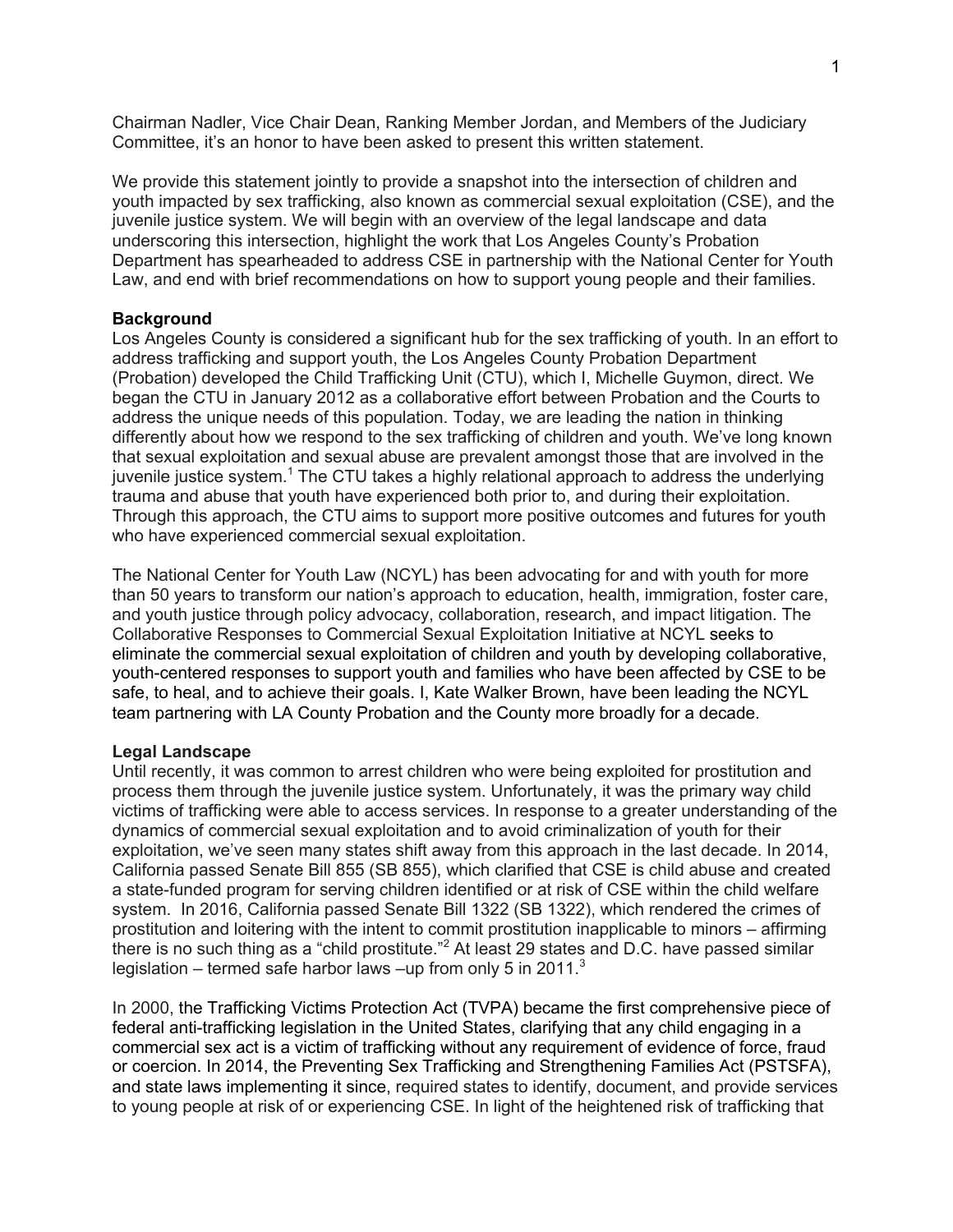youth in foster care face.<sup>4</sup> these laws focused on youth who are under the jurisdiction of the child welfare system, and those housed in foster care placements while under jurisdiction of the juvenile justice system. They do not require the same protections, supports, and resources for young people within the juvenile justice system - resulting in inequities. The federal laws also do not go so far as to prohibit the criminalization of youth, despite acknowledging that these children are victims of human trafficking and child abuse.

### **Youth Impacted by CSE in the Juvenile Justice System - What We Know**

After the passage of safe harbor laws in states throughout the country, we believed that probation departments would no longer have a significant role to play in addressing the needs of youth experiencing CSE. However, despite the change in laws, LA County Probation (and likely other probation departments across the country) has continued to see substantial numbers of youth who are identified as experiencing CSE.

#### *Reasons for Juvenile Justice System Involvement*

Youth impacted by CSE continue to become entangled in the juvenile justice system despite the decriminalization of prostitution-related offenses for a variety of reasons. It is well-documented that youth within the juvenile justice system, especially girls, often have long histories of physical and sexual abuse and trauma that go back to early childhood.5 These young people are often mislabeled as "problem children," "troubled," or "hard to place." Their behaviors, including exploitation, are often not recognized as the manifestations of trauma they are.

Youth impacted by CSE come to Probation's attention for reasons related and unrelated to their exploitation. Some youth become Probation-involved for the behavioral reactions to their trauma, such as fighting with a family member, staff member at a group home, or on a school campus, and false ID to a police officer, among others. Other youth are arrested for things done in connection to their exploitation, at the direction of their exploiters, or as a means of survival. These include charges as small as petty theft for stealing clothing or food to survive while experiencing housing instability, and as serious as murder for driving a car while an exploiter pulled the trigger or defending their life against a violent buyer or exploiter, like Sara Kruzan.<sup>6</sup> Youth are also picked up on charges unrelated to exploitation, like drug charges.

As arresting children for prostitution was phased out, many probation departments and their multidisciplinary partners (like child welfare and law enforcement) have struggled with how to keep kids safe from the dangerous circumstances of their exploitation, as well as other high-risk behaviors, without locking them up. Having sufficient alternatives to detention and options for meeting youth's needs while on probation and beyond, including safe and stable housing, is a challenge we have continued to face, and one which LA County is tackling head on.

#### *Youth Impacted by CSE in the Juvenile Justice System in Los Angeles*

As part of its commitment to addressing this issue, LA County has invested in research and data collection to deepen our understanding of challenges and needs. A 2018 research study conducted by California State University, Los Angeles and the National Center for Youth Law showed that youth in LA County who have been identified as CSE have significantly more contact with the juvenile justice system than their non-CSE counterparts. This includes more arrest referrals, petitions filed, petitions sustained, bench warrants, and entrances to secure facilities.<sup>7</sup>

And despite a huge reduction in the overall number of young people being detained across the County, a recent look into the remaining 32 girls in LA's juvenile halls in February 2022 reveals that 56% of them have previously been identified as CSE. A large percentage of these youth are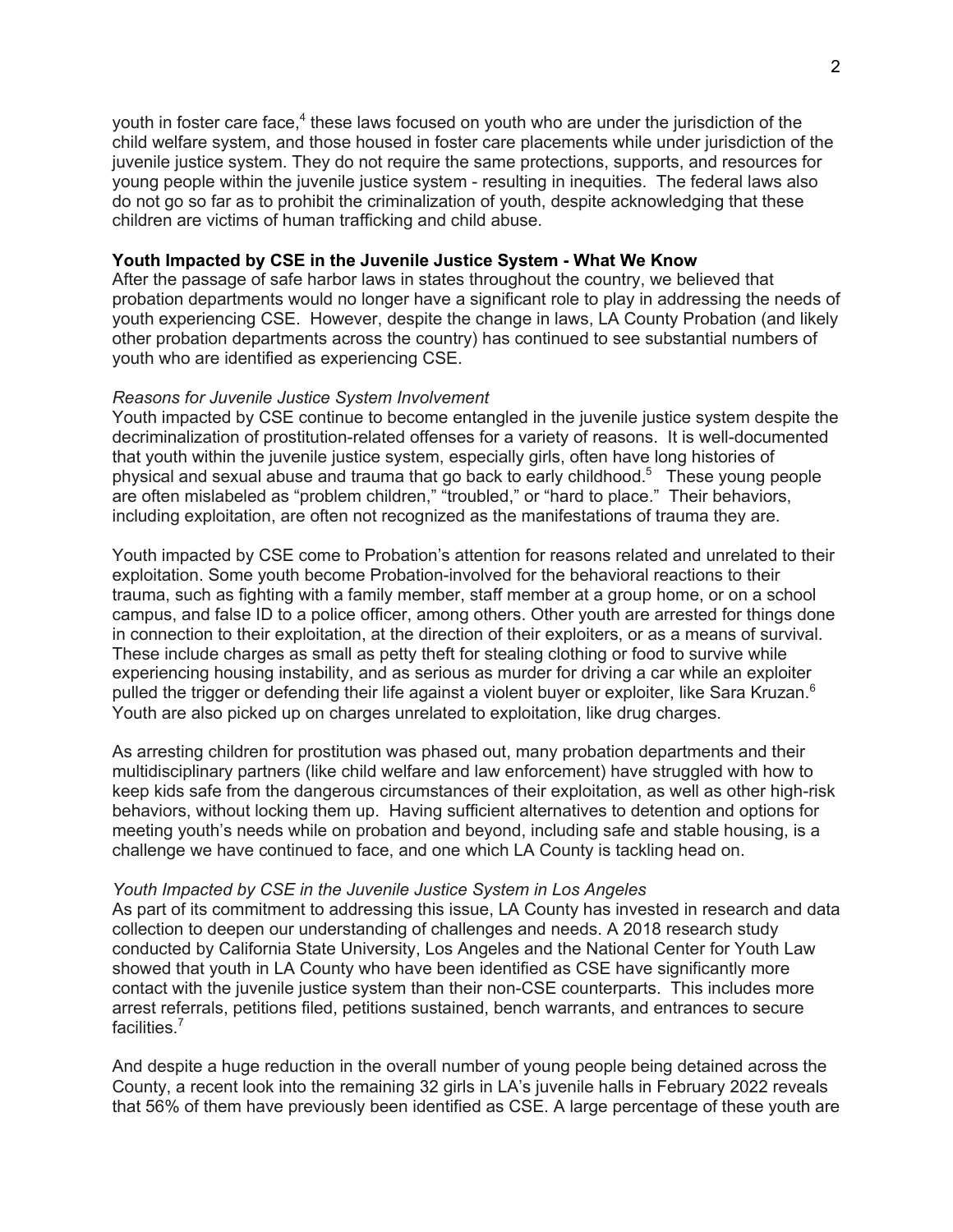in juvenile hall on warrants, meaning that they were picked up for a probation violation or status offense–like running away–rather than a new charge. All but one of the youth had a prior history of child welfare system involvement, and half had current child welfare cases.

A 2020 follow-up research study similarly shows that most youth impacted by CSE who are on Probation have also had child welfare system contact. The study found that nearly all of the youth within the Probation sample had child welfare system histories (98% of the 222 CSEidentified youth, 94% of the 237 non-CSE comparison group).<sup>8</sup> However, two-thirds (69%) of youth who had been identified as CSE by Probation had not been identified as having experienced CSE by the child welfare system, meaning that they were primarily identified through Probation only.

Early on, recognizing that we were continuing to encounter young people impacted by CSE in probation, LA County began to actively train County staff on CSE and created several protocols to help identify and address the needs of these youth. $9$ 

These efforts led to a large spike in identification of young people impacted by CSE within Probation's care. Since LA first began tracking this data in 2012, over 1,900 youth who have experienced CSE had been identified by Probation in Los Angeles.10 Between August 2014 and August 2021, 713 children were identified through LA County's nationally-recognized Law Enforcement First Responder Protocol, which provides an alternative, service-based model to arrest and detention.<sup>11</sup> Between 2013-2021, over 917 children within the County's three juvenile halls disclosed that they had been, or were being, exploited, or agency staff reasonably suspected that the youth was being exploited leading to development of a second collaborative protocol, the Detention Interagency Identification and Response Protocol.<sup>12</sup> Each year, the Probation Child Trafficking Unit serves approximately 115 youth, using our trauma-informed, relationship and service-based model to supporting youth on probation.

Without these proactive efforts from Probation, many of these young people would have gone unidentified as victims of trafficking and may not have accessed supportive services. We do not have a similar picture of the data across the state, or the country, as most jurisdictions do not actively track this population within their juvenile justice systems, primarily because it is not required.

*Racial/ethnic* d*isproportionality in system involvement and trafficking victimization* Across the nation, youth of color, particularly Black and Native youth are disproportionately impacted by CSE.<sup>13</sup> Many of the same things that lead to increased exploitation of youth of color - racism, sexism, settler colonialism, misogyny, over-sexualization and adultification - also contribute to overrepresentation in the child welfare and juvenile systems; these two experiences compound each other. In LA, this disproportionality is stark – Black children account for only 7.5% of LA's child population, yet they represent approximately one third of the youth in the child welfare system and juvenile justice systems, and approximately two thirds of the youth identified as CSE in LA County by both Probation and child welfare.<sup>14</sup> Latinx youth, who make up the majority of children in LA County, are underrepresented in who we are identifying as CSE. Understanding these trends is critical to how we respond to CSE in LA County and across the country - including how our units are staffed, representation in our training and outreach materials, and ensuring access to culturally supportive services for youth and families.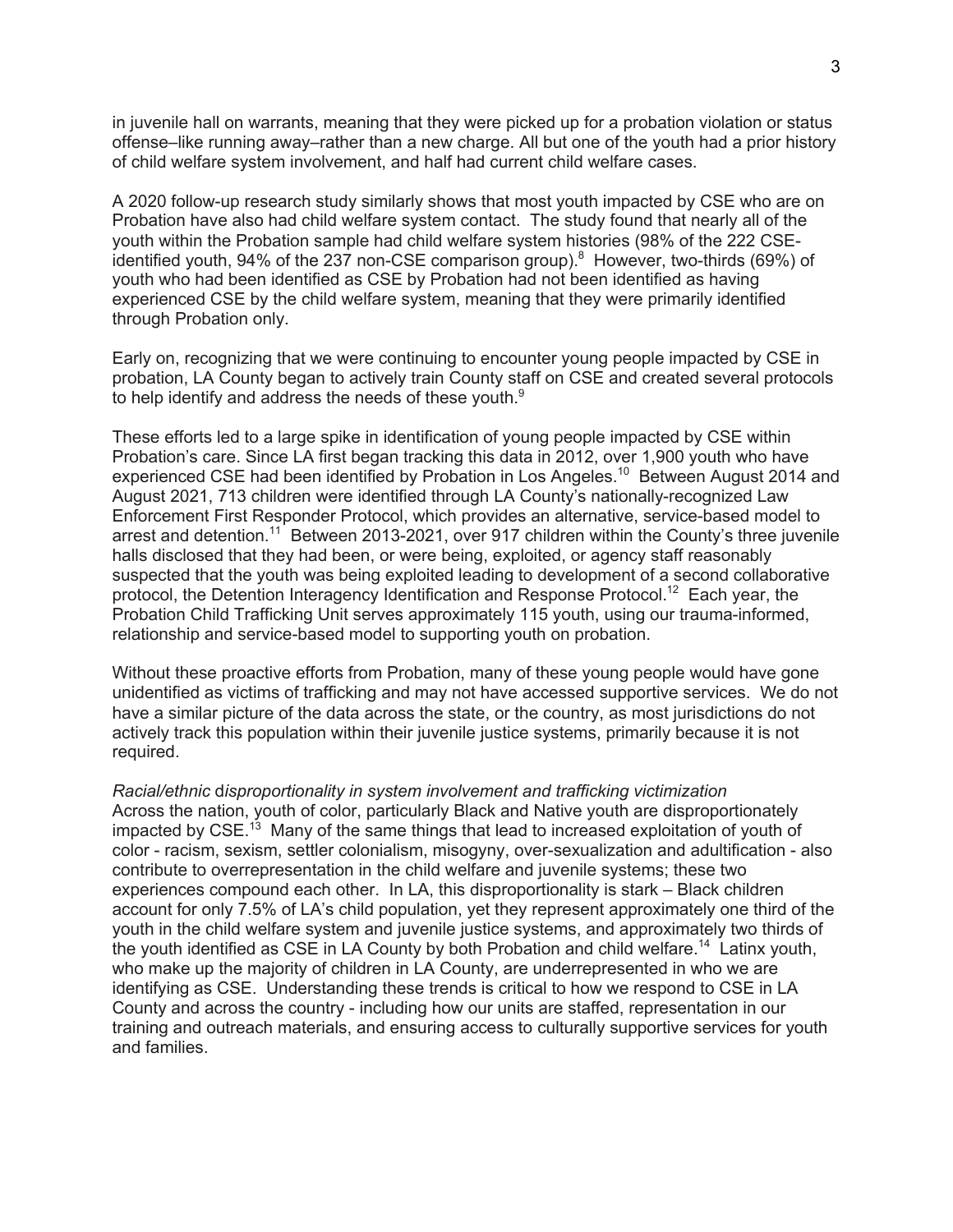### **Transition Age Youth**

Transitioning between childhood and adulthood can be an especially difficult time for any youth. And youth who have experienced CSE and also been involved in the juvenile justice system often experience even more profound challenges.

- Within LA County, the average age of youth identified through the First Responder Protocol is 15.8 years old.
- For youth identified through the FRP while under 18 between 2014-2018, nearly 1 in 5 went on to be arrested for a prostitution-related offense after turning 18. Looking at the data two years later, this number jumped to 1 in 3 youth.
- 31% of youth served by the specialized CSE delinguency court, the STAR Court, had been pregnant. 15

This data suggests that failure to provide services and guidance to support a youth through this unique transition period may result in further vulnerability to or reliance on exploitative relationships or situations, and new involvement in the adult, criminal legal system. We know that many youth continue to be exploited after turning 18, and they are likely to be criminalized for it. However, they do not become willing participants overnight, nor do the trauma, harm, and experiences that led to and resulted from exploitation automatically disappear on their 18th birthdays. Services and supports they rely on often do, as do many of the non-punitive, victimcentered responses.

A history of CSE combined with past or current legal system involvement creates lasting barriers to education, employment, housing, parenting, and other areas which hinder a person's ability to heal and achieve their goals. Specifically, many survivors don't qualify for certain apartments, are foreclosed from jobs because of their criminal records, and never graduate because of school disruptions. Even those who are able to leave exploitation are often on the brink of returning - one missed paycheck or unexpected medical bill. This is especially true for young parents who are trying to get by, do right by their children, and avoid cycles of intergenerational trauma. Exploitation can seem like the only option available to survive. But, with adequate support and opportunities, transition age youth can and do thrive.

To address this, LA County Probation created a new position within the CTU to specifically support the TAY population, who works closely with youth as they approach their 18th birthday and works with youth to apply for and access Independent Living Program (ILP) and Extended Foster Care (EFC) programs. Many CTU probation officers also maintain close relationships with young people after their probation terms end, underscoring the deep and trusting bonds they are able to create with the youth they serve. In addition, LA County recently launched a new Human Trafficking Diversion Court.<sup>16</sup>

#### **Focus on the Child Welfare System May Have Unintended Consequences**

As noted, both federal and state laws put affirmative obligations on states to identify, document, and provide services to youth experiencing or at risk of CSE who are in the child welfare system, as well as have protocols in place to locate missing children. In response, many states, including California, also built out service systems for youth impacted by CSE through the child welfare system. We must ensure that the benefits of these new approaches are not limited to youth within child welfare for several reasons:

● *Child welfare/juvenile justice system overlap:* Many youth within the juvenile justice system have similar risk factors for exploitation as those within the child welfare system, or have been in each system at different points in their lives. If we only focus on the child welfare system, we will miss children who could otherwise be identified and benefit from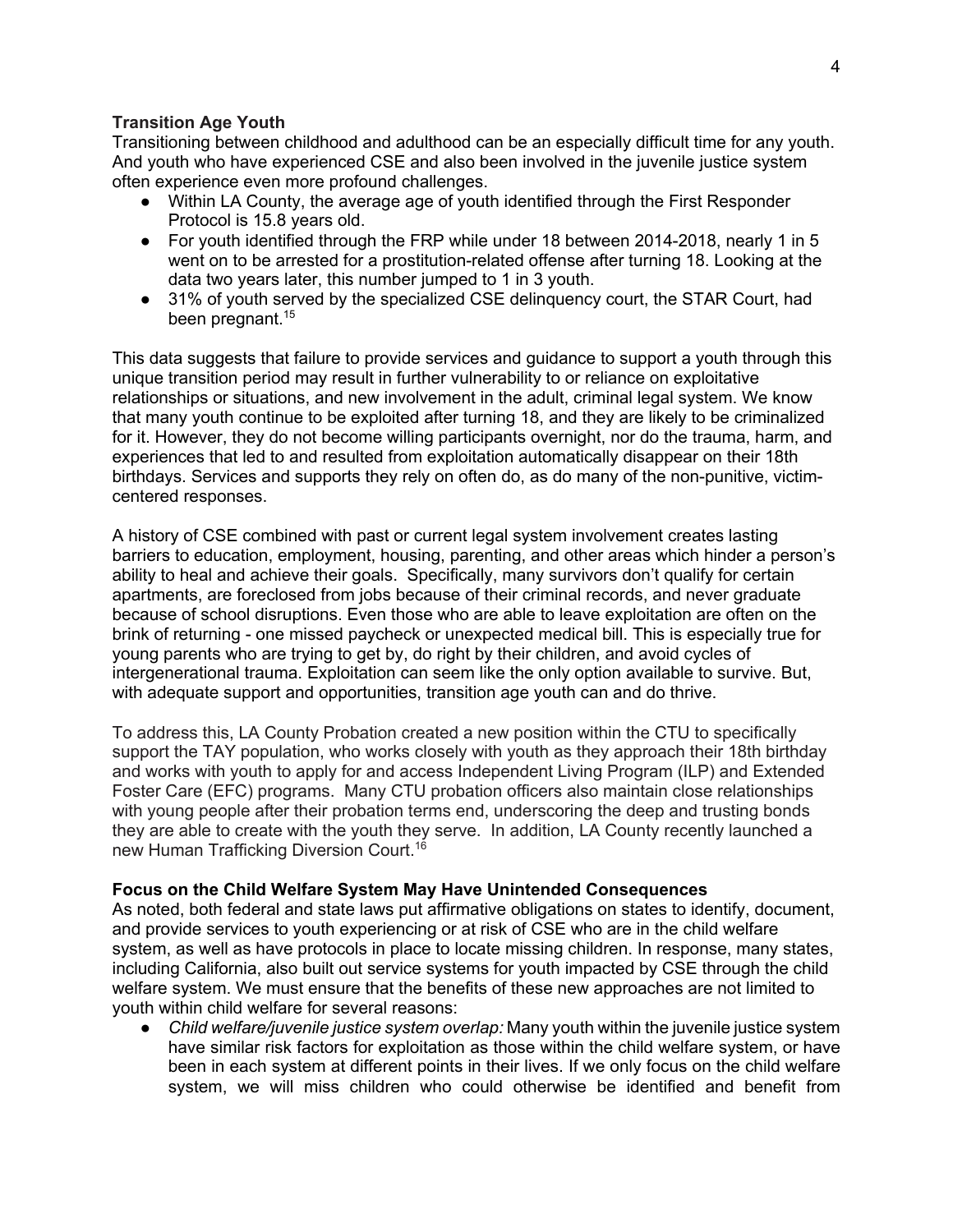supportive, specialized services. When youth are involved in both systems, there must be collaboration to meet their needs in a coordinated way.

- *Youth at home:* Of the 713 youth identified through LA's First Responder Protocol, 70% of them were living at home with a parent or relative. These numbers indicate that we are missing opportunities to identify and serve the many children who are living at home or in their communities while experiencing or at risk of CSE. This leads to underinvesting in supports for families, caregivers and communities to help address young people's needs without deepening system involvement.
- *Across-the-board training:* We are not routinely training those beyond child welfare who interact with young people - probation, health services, mental health, law enforcement, schools, and community members. Everyone must be equipped, and feel responsible for stepping up to locate, identify and support young people impacted by CSE.
- *Messaging:* When we only view those youth within child welfare as potential victims of exploitation, we unknowingly reiterate the message that juvenile justice involved children are problem children and to be blamed for what has happened to them. We must shift our policies and practices to be inclusive of all youth, regardless of whether they are system-involved, and where they lay their heads at night. Moreover, if our perceptions of these young people do not shift, certain communities will continue to be disproportionately impacted and underserved, specifically Black girls, LGBTQIA2S+ youth, and Native youth.

# **Transforming our Approach**

Los Angeles County has taken an all-hands-on-deck approach to tackling CSE and supporting young people. Our approach is collaborative, recognizing that no one agency or organization can support the needs and strengths of youth impacted by CSE and their families. It is highly relational – focused on developing deep and long-term relationships that see and value the youth as a whole person, avoiding a focus exclusively on their exploitation or other behaviors. We stick with the youth and the family for the long-term, recognizing that leaving exploitative situations is non-linear and requires a harm reduction approach to meet the youth where they are.

With leadership from the Probation Department and technical assistance from the National Center for Youth Law, LA County has:<sup>17</sup>

- Made deep investments to develop and resource specialized child trafficking units within probation and child welfare, along with specialized, collaborative courts and weekly multidisciplinary teaming, all of which have become national models. These services prioritize lower caseloads, relationship building, engagement and empowerment with young people, and trauma-informed care
- Created three victim-centered, youth-centered, trauma-informed collaborative protocols:
	- Law Enforcement First Responder Protocol, which triggers a 90-minute, servicebased alternative to arrest and detention whenever a young person is identified as CSE by law enforcement, which includes an expedited response from the child protection hotline, crisis response from a community-based CSE advocate, and emergency medical and mental health care
	- Detention Interagency Identification and Response Protocol, that seeks to proactively identify young people who have or are experiencing CSE and provide support to them while in Probation detention facilities, including medical and mental health care, and develop a transition plan that connects them to community-based supports to smooth the transition from detention
	- Victim Witness Testimony Protocol, which creates a support team for any youth called to testify as a witness in criminal proceedings against their exploiter to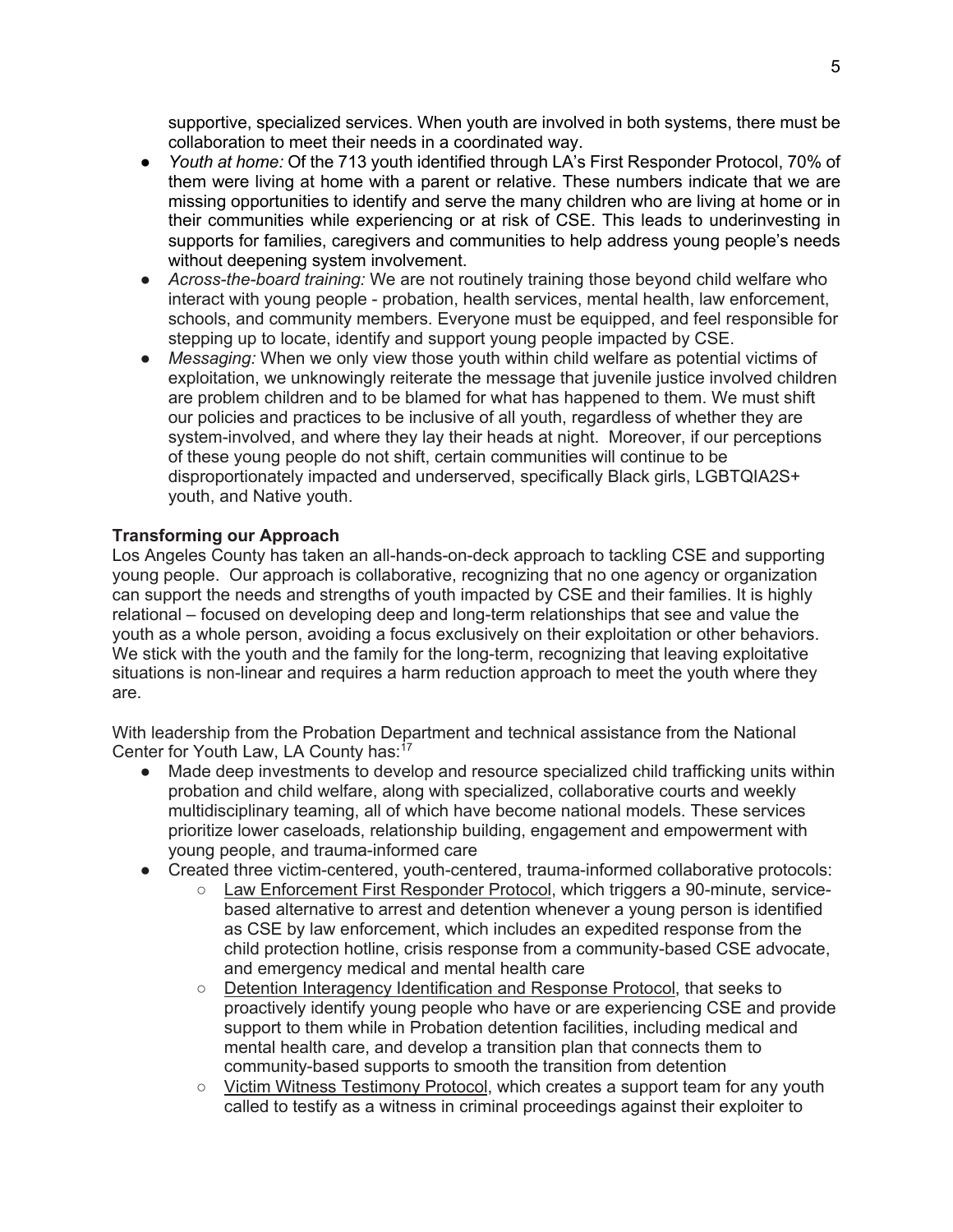avoid harm and re-traumatization while supporting effective prosecution of trafficking cases

- Required widespread training of all County employees on CSE, with more than 77,000 County employees having completed an online awareness-building module, and nearly 45,000 County employees, service providers, caregivers and families receiving live trainings
- Prioritized survivor leadership, mentorship, and monthly empowerment activities for young people
- Invested heavily in community-based advocacy services to provide survivor mentorship, 24/7 crisis support, case management, parent and family support programs, and other critical services
- Created a new position in the CTU to specifically support the TAY population

In addition to the collaboration with Los Angeles outlined above, the National Center for Youth Law has been a leader in California and more broadly to grow awareness, change laws to be more victim-centered, develop innovative policies and practices, and center the voices of youth, survivors, and lived experience experts. Our work includes:

- **•** Establishing a statewide collaborative, CSEC Action Team,  $^{18}$  of key stakeholders to share promising practices, lift up challenges, and design policies
- Spearheading first-of-its-kind research to expand the knowledge base and understand what works for youth impacted by CSE
- Developing an advocacy Toolkit<sup>19</sup> for jurisdictions across the county to better identify and serve youth impacted by exploitation
- $\bullet$  Initiating the creation of and staffing an Advisory Board<sup>20</sup> of survivors/lived experience experts to inform state and local practices for youth impacted by CSE
- Passing laws to recognize the impact of trauma and to remove barriers for survivors of human trafficking $21$
- Drafting the seminal report<sup>22</sup> in California that called for a multidisciplinary approach to serving young people impacted by exploitation
- Providing technical assistance to other counties in California

# **Recommendations & Lessons Learned**

The data and information above illuminates the ongoing role that the juvenile justice system continues to play with young people impacted by CSE. This is both an opportunity and a challenge. We must simultaneously recognize two realities: First, that many identified victims of CSE are, in fact, still involved in the juvenile justice system and must be identified and met with compassionate, trauma-informed care using approaches like those LA County has pioneered. And second, that we must work toward a world where no one is criminalized for trauma and abuse they have experienced. As the Committee explores solutions, we urge you to incorporate the promising and innovative approaches created by Los Angeles County Probation and its partners and consider the following recommendations:

- **1. Commit to ending the criminalization of victims of trafficking, including detention for youth's own protection**
	- a. Expand safe harbor laws to all 50 states to affirm there is no such thing as a "child prostitute"
	- b. Increase identification and documenting of youth impacted by CSE in the juvenile justice system, with clear processes for referral to services
	- c. Prohibit and create alternatives to using detention for a youth's own protection, or due to lack of safe, stable housing options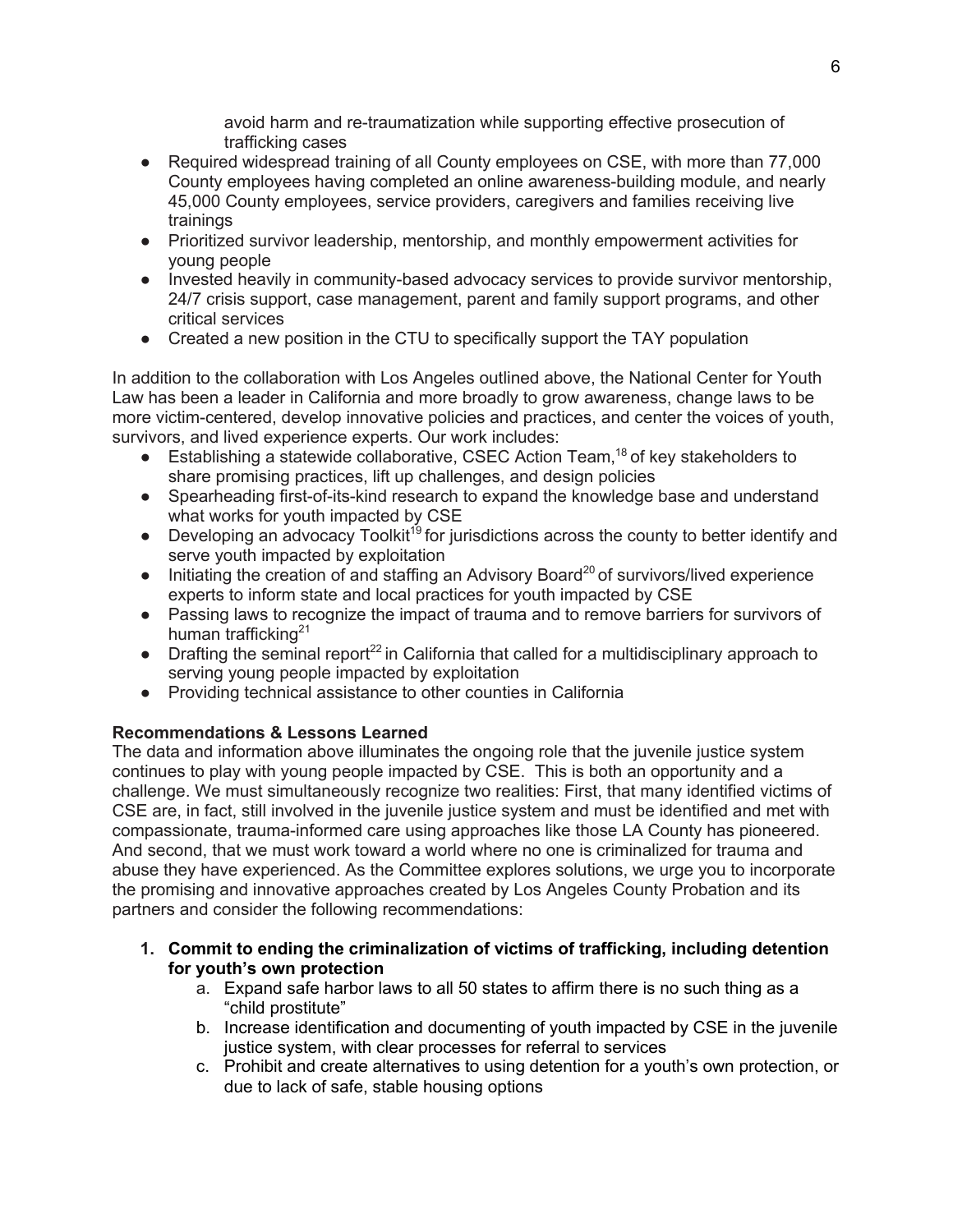- d. Avoid unnecessary detention of young people by making status offenses (e.g. running away) and no bail warrants discretionary
- e. Require courts and other juvenile justice system partners to consider trafficking and other underlying trauma and expand options for diversion, referral to specialized collaborative courts or units, affirmative defenses, sentencing relief, and vacatur/recording clearing $^{23}$

# **2. Prioritize and fund community-based alternatives and services**

- a. Expand use of community-based, multidisciplinary collaborations that provide service-based alternatives to arrest, detention, and extended probation supervision without requirement of ongoing system involvement
- b. Create and fund community-based CSE-specific advocacy organizations, especially those with peer and survivor/lived experience expert staff members
- c. Expand supports to families and caregivers, such as trafficking prevention programs, economic supports, parent partner/peer mentor programs, and nonwestern healing methods and culturally relevant services, especially to support Native youth and their families and caregivers
- d. Remove funding restrictions so young people can stay connected to helpful services even when they move to different placements or their case closes in probation or child welfare
- *e.* Create and fund family-based housing supports for youth impacted by CSE that do not involve system involvement
- **3. Shift messaging to make clear that trafficking impacts all youth, including those within the child welfare and juvenile justice systems, and those living at home.**
	- a. Require and fund broad training and public awareness building to promote a "no wrong door" approach and ensure that individuals working with young people across the spectrum (probation, teachers, health care professionals, mental health professionals, coaches, etc.) recognize the signs of trafficking and have clear direction on a service response
	- b. Recognize that kids beyond the child welfare system, including those that are currently under the supervision of the juvenile justice system and those living in their communities, may be impacted by CSE, and policies to identify, support, and expeditiously locate should be applied to all young people
- **4. Provide ongoing services and supports to transition age youth (TAY) impacted by exploitation, regardless of system involvement**
	- a. Ensure services and resources are available to TAY beyond age 18, whether they are child welfare or juvenile justice system involved or neither
	- b. Create and fund specialized advocacy and mentorship, transitional housing options, child care and parenting support, assistance with obtaining sustainable employment, and record clearing
	- c. Provide ongoing funding for informal relationships even beyond formal clientprovider relationship to connect individuals to long-term supportive relationships and services

# **5. Prioritize youth and survivor leadership in developing solutions**

a. Build off of existing models for centering youth and survivor leadership in program development, research and evaluation, and policy change, such as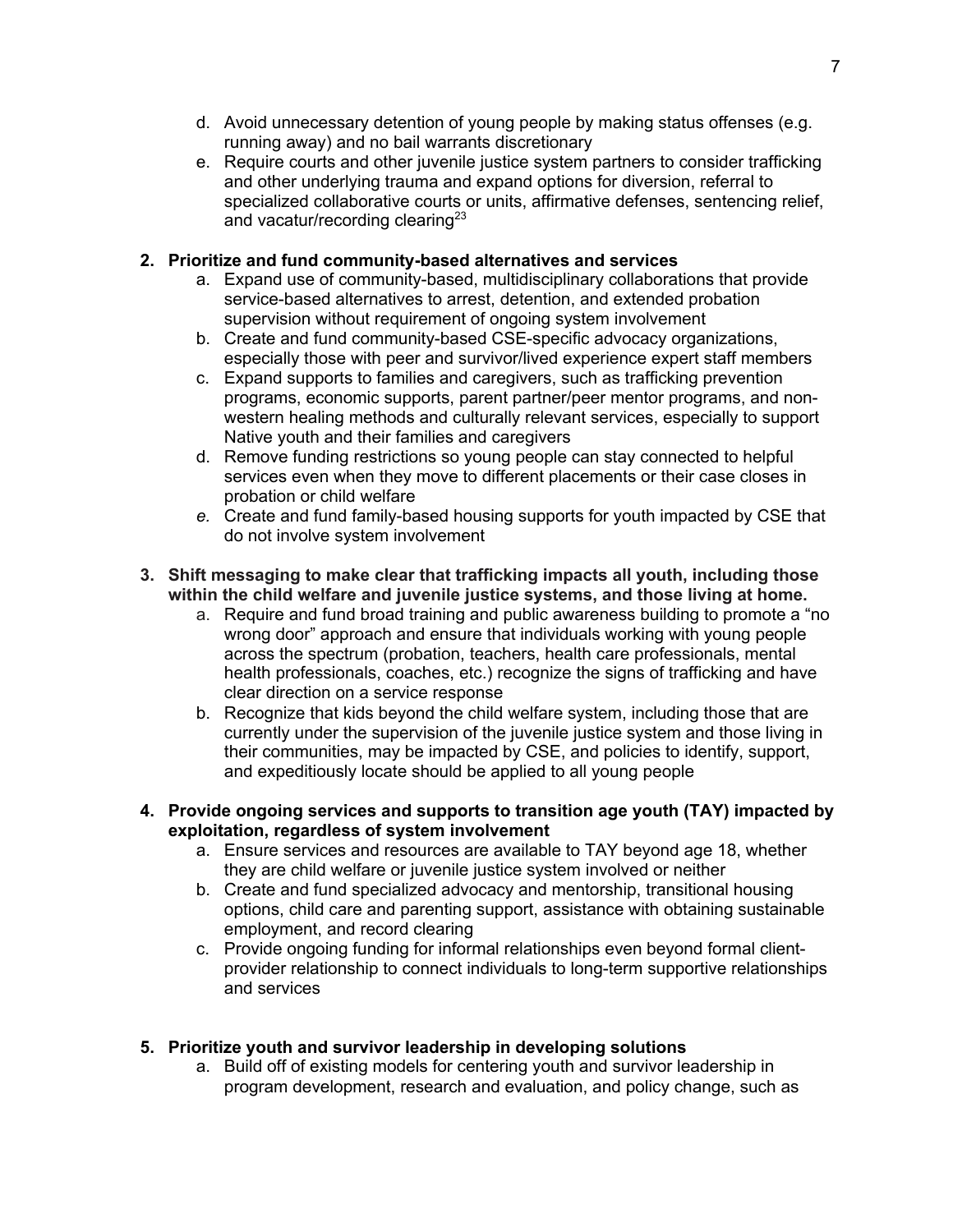Advisory Boards $24$  and youth councils $25$  and hiring practices that prioritize lived experience and ensure they are meaningfully compensated

- b. Require mechanisms to promote youth's input in decision making about services, supports, housing, and goal setting in the child welfare and juvenile justice systems
- c. Remove barriers to education and employment for survivors who are often saddled with criminal records $^{26}$
- d. Hire survivors to provide direct service to young people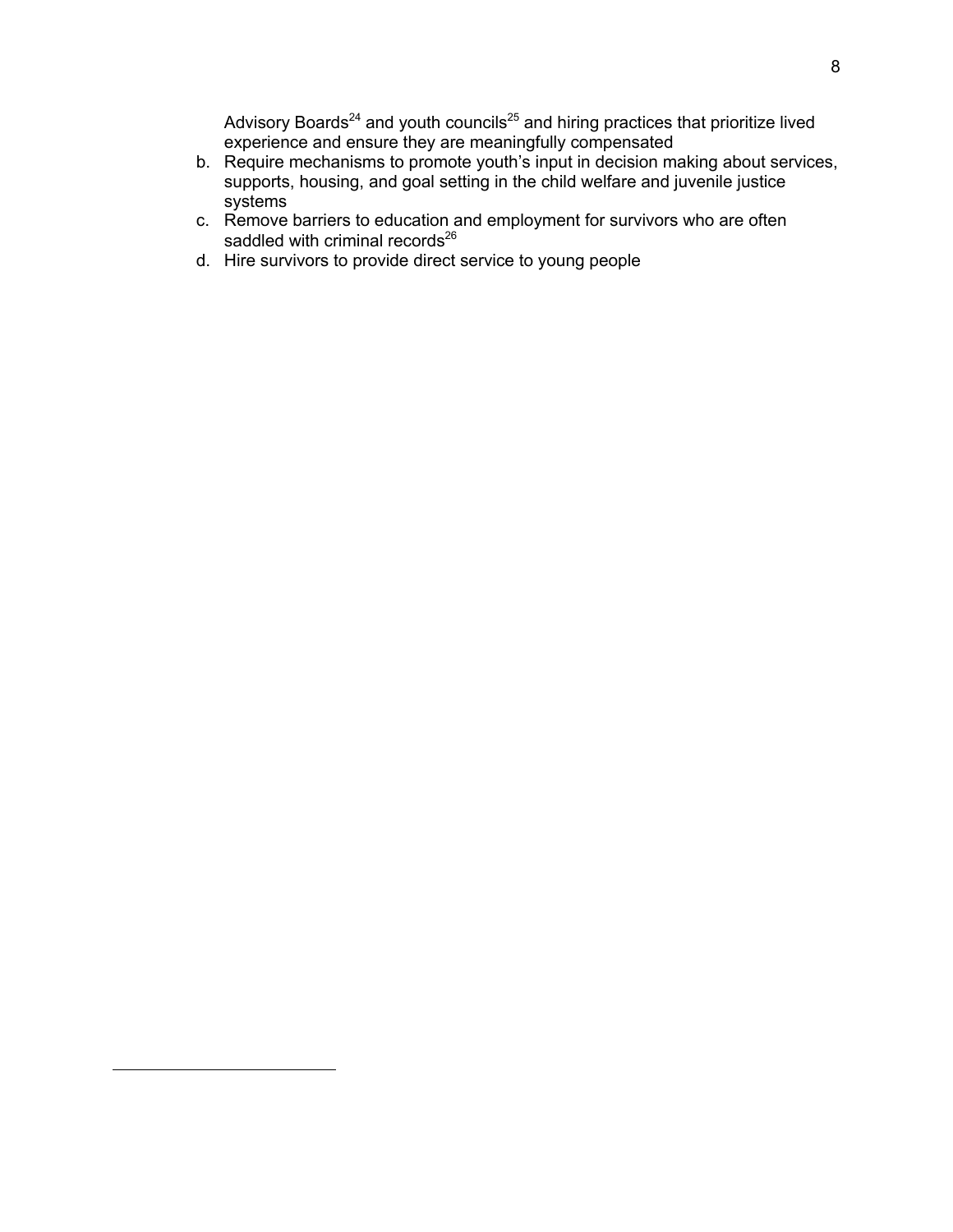### **Endnotes**

<sup>1</sup> Rebecca Epstein, Lindsay Rosenthal, Malika Saada Saar, & Yasmin Vafa, Georgetown Law Center on Poverty and Inequality, Ms. Foundation for Women, & Rights4Girls, *The Sexual Abuse to Prison Pipeline: The Girls' Story* (2015), *available at*

https://www.law.georgetown.edu/poverty-inequality-center/wp-

content/uploads/sites/14/2019/02/The-Sexual-Abuse-To-Prison-Pipeline-The-

Girls%E2%80%99-Story.pdf.

<sup>2</sup> Rights4Girls, *No Such Thing Campaign*, WWW.RIGHTS4GIRLS,

https://rights4girls.org/campaign/ (last visited April 18, 2022).

<sup>3</sup> Shared Hope International, *Shared Hope International Releases Ninth Annual Sex Trafficking 'Protected Innocence Challenge' State Report Cards*, WWW.SHAREDHOPE.ORG,

https://sharedhope.org/2019/11/20/shared-hope-international-releases-ninth-annual-sextrafficking-protected-innocence-challenge-state-report-cards/ (last visited April 18, 2022).

<sup>4</sup> *See* Preventing Sex Trafficking and Strengthening Families Act, PL 113-183, September 29, 2014; *see also* Trafficking Victims Protection Act of 2000, 22 U.S.C.A. § 7101-7114; Cal.Welf. & Inst. Code § 16524.8(a) (as amended in 2017 by AB 1227); Cal. Welf. & Inst. Code § 16501.35; *see generally* Shared Hope International, *Report Cards on Child & Youth Sex Trafficking*, WWW.SHAREDHOPE.ORG, https://sharedhope.org/what-we-do/bring-justice/reportcards/protectedinnocence-challenge-issue-briefs/ (last visited April 18, 2022).

<sup>5</sup> Epstein et al., *supra* note 1.

<sup>6</sup> ByRhonda Lyons, *Victims Behind Bars: Trafficking Survivors Still Struggle Despite State Laws*, CalMatters, Jan. 27, 2021 (edited Mar. 14, 2022), https://calmatters.org/justice/2021/01/sex-<u>trafficking-victims-prison-california/</u>.<br><sup>7</sup> Carly B. Dierkhising, Kate Walker Brown, Mae Ackerman-Brimberg, Allison Newcombe,

National Center for Youth Law, & California State University, Los Angeles, *Commercially Sexually Exploited Girls and Young Women Involved in Child Welfare and Juvenile Justice in Los Angeles County: An Exploration and Evaluation of Placement Experiences and Services Received* (2018), *available at* https://youthlaw.org/sites/default/files/attachments/2022- 02/CSEC-Research-Report\_Placement-Exp-Svcs-Recd\_\_NCYL\_Cal-State.pdf.

<sup>8</sup> Carly B. Dierkhising, Mae Ackerman-Brimberg, California State University, Los Angeles & National Center for Youth Law, *CSE Research to Action Brief Translating Research to Policy and Practice to Support Youth Impacted by Commercial Sexual Exploitation (CSE)* (2020), *available at* https://lacounty.gov/wp-content/uploads/CSE-Research-to-Action-Brief.pdf

<sup>9</sup> Allison Newcombe, Erin French, Kate Walker Brown, & Michelle Guymon, National Center for Youth Law & Los Angeles County, *Building Bridges: How Los Angeles County Came Together to Support Children and Youth Impacted by Commercial Sexual Exploitation* (2020), *available at*  https://lacounty.gov/wp-content/uploads/LA-County-Story-Building-Bridges.pdf. 10 *See* Kate Walker & Fiza Quraishi, *Los Angeles County Law Enforcement First Responder* 

*Protocol for Commercially Sexually Exploited Children* (2015) *available at* https://youthlaw.org/sites/default/files/attachments/2022-03/Los-Angeles-County-Law-Enforcement-First-Responder-Protocol\_0.pdf; Allison Newcombe, Erin French, Mae Ackerman-Brimberg, & Kate Walker Brown, *Los Angeles Law Enforcement First Responder Protocol for Commercially Sexually Exploited Children, What We've Learned: A Six Year Review* (2020,

*available at* https://youthlaw.org/sites/default/files/attachments/2022-03/FRP6Year\_210120-1- Final.pdf

<sup>12</sup> See Kate Walker Brown, Fiza Quraishi, Allison Newcombe, Mae Ackerman Brimberg, & Michelle Guymon, National Center for Youth Law & Los Angeles County Probation Department,